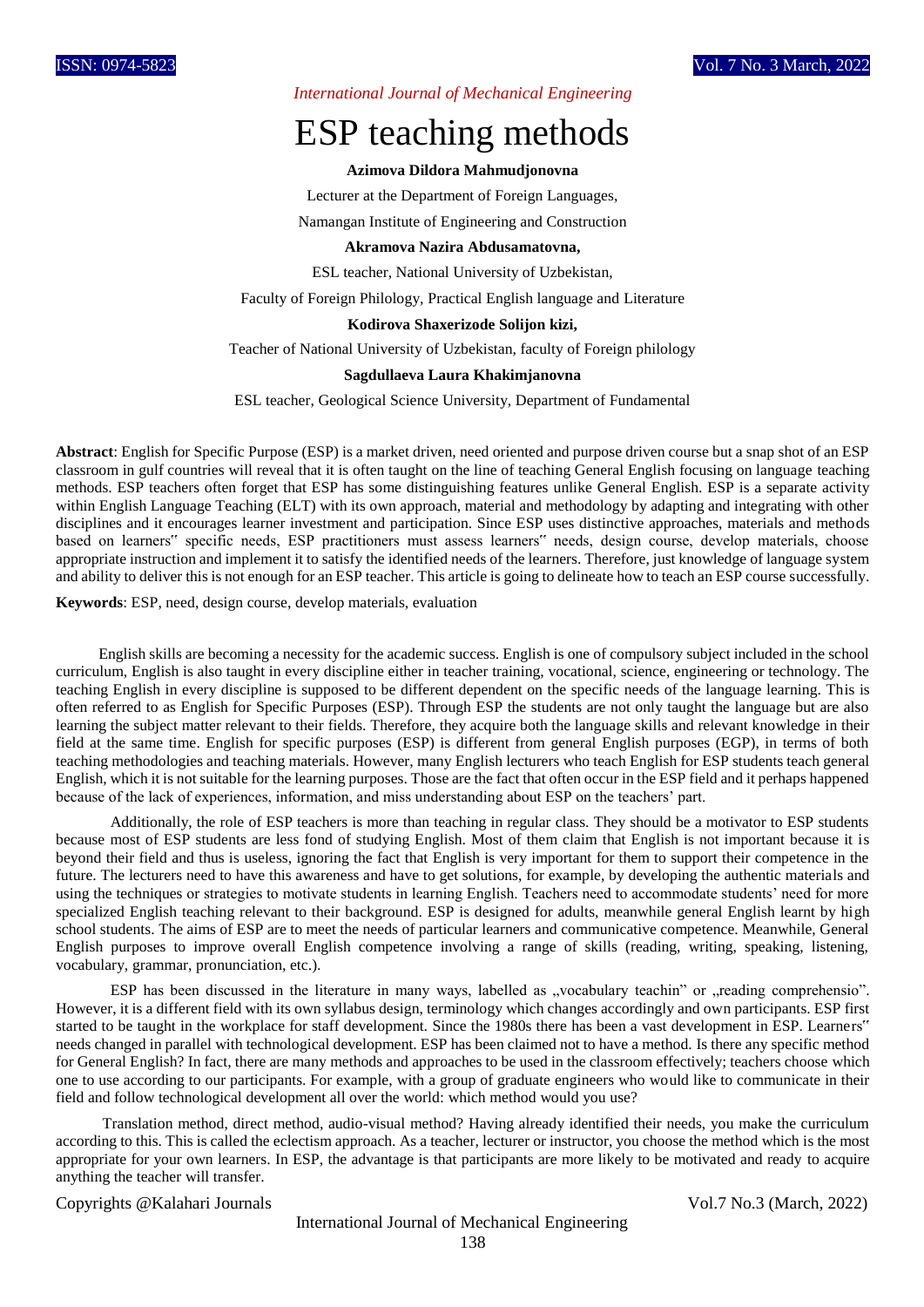English for Specific or Special purpose (ESP) has become prominent part of EFL (English as a Foreign Language) or ESL (English as a Second Language) teaching since 1960. Nowadays both material writers and teachers realize the importance of need analysis due to the influence of ESP on English language teaching in general. ESP is a broad area consisting of English for business, English for science and technology, English for engineers, English for waiters etc. It is a branch of English Language Teaching (ELT) with its own approaches, materials, and methods which have been developed by adapting from other disciplines and integrating with other disciplines. ESP has been very actively influencing ELT since it is material driven, learner centered and learning centered approach. There is a growing diversity in ESP now.

 Modernity presents ever higher requirements for training and practical mastery learning foreign languages in everyday and professional sphere. Due to globalization processes of professional communication, the English language is becoming more widespread and significant in almost all areas of special knowledge, as it is widely used as a means of communication in areas of interaction between people of different nationalities. Communication skills in English are in demand in almost all areas human activity. English widely used in professional discourse, being official language of most international conferences, symposiums, meetings. The ESP course expands the goals of teaching English and determines the need for an effective approach to the learning process, the creation of such a model of language education, which integrates linguistic, cultural and social aspects.Modernity presents ever higher requirements for training and practical mastery learning foreign languages in everyday and professional sphere. Due to globalization processes of professional communication, the English language is becoming more widespread and significant in almost all areas of special knowledge, as it is widely used as a means of communication in areas of interaction between people of different nationalities. Communication skills in English are in demand in almost all areas human activity.

 English widely used in professional discourse, being official language of most international conferences, symposiums, meetings. The ESP course expands the goals of teaching English and determines the need for an effective approach to the learning process, the creation of such a model of language education, which integrates linguistic, cultural and social aspects special purposes. Only the full development of competencies that ensure high-quality communication of future specialists with their foreign colleagues in various academic and professional situations, is being a key factor in productivity and success labor activity of specialists. That is, special the sheet must have knowledge and skills of a foreign language (in our case, English), and not only spoken (General Language – GE), but also the language for special purposes (English for Special Purposes – ESP). Moreover, now that the English language is more and more regarded not as a foreign language, but as a means of international communication, you need to learn to think in English, not just speak it. Proficiency in English for Special Purposes determines success in overcoming both linguistic, and cultural barriers in the field of professional communication. Therefore, issues related to teaching of English for Special Purposes in a modern university are in the focus of attention of researchers and practitioners of teaching foreign languages. It can be said that today English is the basis of international communication and an integral part of a successful professional career, contributing to effective cooperation in science and various areas of production in the modern world. At the beginning of the last century, scientists came to the conclusion about the need to teach a "functional language" that includes terminology for describing and use in certain areas.

 At the same time, attention was focused on the communicative role of the language and its stylistic functionality. (Prague Circle, L.V. Shcherba). Later, in the 60s, with the growth of the influence of English language in the international arena, in Englishspeaking countries the term arose: English for Special/Specific Purposes—ESP (English for Special Purposes). This term simultaneously determined both the scientific direction and the type teaching English that meets the needs of students. Currently, the direction of profile training in English (ESP) is developing rapidly in accordance with the specific needs of professional activities, English has become common international language of technology and economy. Development of Applied Linguistics gave impetus to the development of new methodological and didactic approaches to the organization of the learning process English for a specific group of students taking into account the specifics of their professional activities. New developments in the field of educational psychology led to the development of ESP, the students themselves and their attitude to learning were brought to the fore, as well as their needs and interests, which influence on the degree of motivation and the level of efficiency learning. All these factors determine the need for targeted specialization in language

 ESP itself is presented as a learning system, for which the curriculum and materials are determined depending on the preliminary analysis of the student's communication needs. Such the learning process is characterized by its own accents and priorities. Being a way of teaching foreign language, it is at the same time a separate specialized discipline or educational subject. ESP is an approach to teaching a foreign language in which all aspects learning, such as content and methods, are based on the motives of students to learn a foreign language. Thus, in the focus of teaching a foreign language is the goal for which students learn language, not linguistic features.

 At the same time, we adhere to the position that ESP is not a special variety of English, although it certainly differs from GE. General content English should be integrated into the course ESP during the entire period of its study, since target language cannot function without general English content. The ESP course is aimed at preparing students for specific situations in their professional communication using the relevant industry vocabulary, including terms, professionalisms, jargon. The purpose of ESP training is more specific, takes into account the needs of students, corresponds to the nature of the orientation of the educational process for the future professional activity, as opposed to purpose learning GE, which involves mastering language skills and skills for communicative needs at the conversational household level. It is the analysis of the goals and needs of students, as well as features of the formation of professional foreign language competence should be taken into account when creating curricula. Moreover, ESP course optimization promotes the use of the latest methodological developments, as well as the use of modern information and communication technologies to create learning situations.

Copyrights @Kalahari Journals Vol.7 No.3 (March, 2022)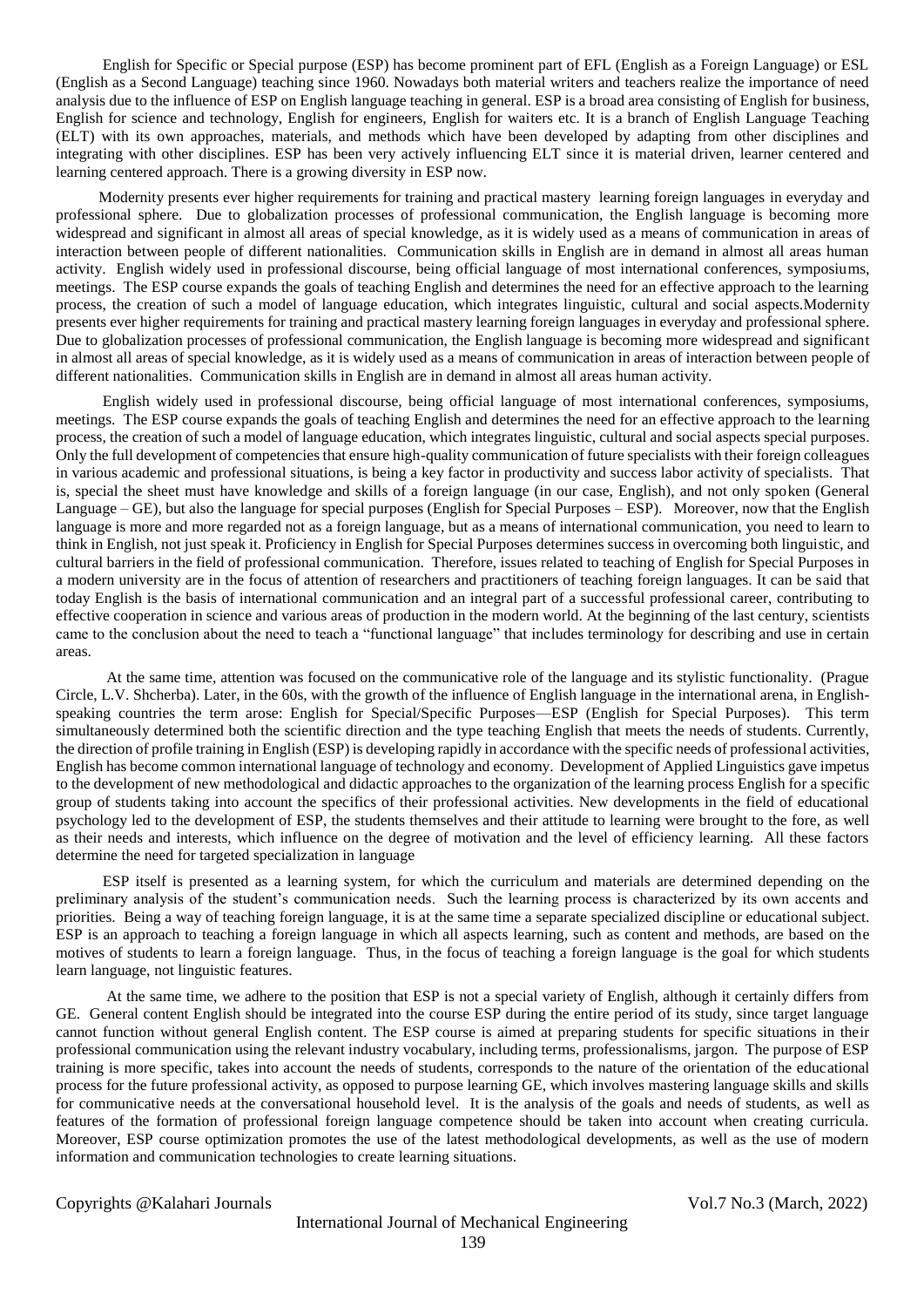Widespread introduction of information technologies in the teaching process, ESP accompanies its optimization, creates additional opportunities for searching professionally oriented materials and their integration into the educational process. As practice shows, multimedia programs best fit the ESP structure. They bring the process of learning a foreign language as close as possible to real conditions. Multimedia technologies combine different ways of learning: texts, graphics, music, videos in interactive mode. They provide quality training, increase visibility, intensify work of students, contribute to the organization of independent work of students. However, on our look, computer, multimedia technology must serve as learning aids, they are only ways of learning, efficiency which depends on the ability of the teacher to use them to achieve certain pedagogical goals. A computer in the educational process is not a mechanical teacher, not an analogue of a teacher, but a means reinforcing and expanding the possibilities of his learning activities. Benefits of Information technologies can be considered access to world information data banks; the opportunity to participate in real intercultural communication; creation of a training environments with a visual presentation of information; the possibility of registering and saving the results of educational activities of students. In modern conditions of rapid development science, it is impossible to quickly update information to teach a person for life, it is important to develop in him an interest in the accumulation of knowledge, continuous self-improvement vocation.

 Traditionally ESP is divided into English for Academic Purpose (EAP) and English for Occupational Purpose (EOP), both of which are sub-divided into further like English for science and technology, English for law, English for vocational purpose etc. Hutchinson and Waters (1987) divided ESP into three: English for Science and Technology, English for Business and Economics and English for Social Science, each of which is subdivided into EAP and EOP. They didn"t see much difference between EAP and EOP, and pointed out that "people can work and study simultaneously; it is also likely that in many cases the language learnt for immediate use in a study environment will be used later when the students takes up, or returns to, a job" (p. 16). It is implied here that the end purpose of both EAP and EOP are one and the same but the means to achieve this is very different. However, there is a difference between these two terms. EAP refers to English requires in an educational institution like school, college and university and it is concerned with those communication skills in English which are required for study purpose in formal educational system.

 ESP is a major ELT enterprise in English speaking countries where English for occupational purposes for new migrant and refugee population and English for academic purpose in academic context for non native speaking students are offered. However, the present trend is spreading ESP into non- native English speaking countries where English is taught as either as a second language or as a foreign language. According to Johns (2001), "… ESP continues to be even more common in English as a Foreign Language (EFL) contexts, where an increasing number of adult students are eager to learn business English or academic English in order to pursue their career or study in English medium educational institutions". ESP started late in China; however, it has developed quickly because "the boom of ESP teaching both in college education and continuing education is rightly the result of social demand of the English language, rapid development of linguistics, and educational psychology" (Wang, 2007, p.122). According to him, business English has been a part of ESP for long, but now the trend is spreading into aviation industry. Though grammar translation method has been dominating in ESP, bilingual method and a contrastive approach along with linguistic analysis is used in aviation ESP, where a contrastive analysis of aviation language between English and Chinese is done in order to provide suitable ESP approach to the Chinese context. In Iran ESP is a part of academic subjects and locally produced ESP textbooks are used. However, Iranian ESP text book are not based on learners" need analysis (Eslami, 2010; Iranmehr, Erfani and Davari, 2010).

 Liton, Muhammed and Alom (2012) investigated the effectiveness of ESP courses for business administration students at Community College of Jazan University in Saudi Arabia and found that the existing ESP course is not based on students" work place needs. Further more, they reported that ESP in Malaysia needs to be redesigned to meet the demand of the job market. ESP courses are getting popularized in Middle East, East Asian countries, Iran, Lebanon and South Asia due to global trade and career growth. As a result, universities in these countries started offering ESP recently. Need analysis is an integral part of ESP and it is an ongoing process because students are culturally, ethnically, and linguistically diverse, their objectives and the levels of academic literacy are different. The method of doing need analysis have become more sophisticated due to the development of new technology. The most common ways of doing need analysis are questionnaires, surveys, interviews and observations (Johns, 2001). The learners' needs or goals are the foundation of the course. A need analysis is the essential starting point for ESP teaching. Need is defined as the reason for which the learner is learning English, which varies from learner to learner, context to context and discipline to discipline. To demonstrate a learner may want English to study in an English speaking country, or work in a multinational company as an IT expert. Need analysis is asking questions about students" needs and wants. Broadly learners" needs can be divided into two: immediate and delayed needs. Immediate needs refer to those needs that students have at the time of the course, whereas, delayed needs refer to those needs that students will have later or after the course.

 ESP teachers should be aware of the options and limitation arising from learner expectations and requirements.When developing an ESP course, the designer needs to answer these questions: What English do learners need? Why do they need it? Which specific skills do they require? And what genre do they need to achieve their goal. According to Burmfit (1984) need analysis is not exclusive to ESP, but it is rather common in all language teaching program. However, ESP starts with need analysis and it is done by ESP practitioner or teacher, not an outsider. Specific learners" need analysis has to be done by explaining the context in which learners are going to use the language, and the text used in that situation because Dudley- Evan (2001) asserted that "for ESP courses to be successful and to have a lasting effect on learners, ability to study or work using English, the environment in which English is taught versus that in which it is used must be assessed". Furthermore, the course designer has to see the four dimensions of needs: target situation, the sponsor, students and course designer (Jordan, 1997). Need Analysis should be the starting point for devising syllabus, course material and the kind of teaching and learning that are going to take place in the ESP course. In nutshell, need analysis includes: necessities, demands, wants, likes, lacks, deficiency, goals, aims, purposes and objectives. Thus, a typical

Copyrights @Kalahari Journals Vol.7 No.3 (March, 2022)